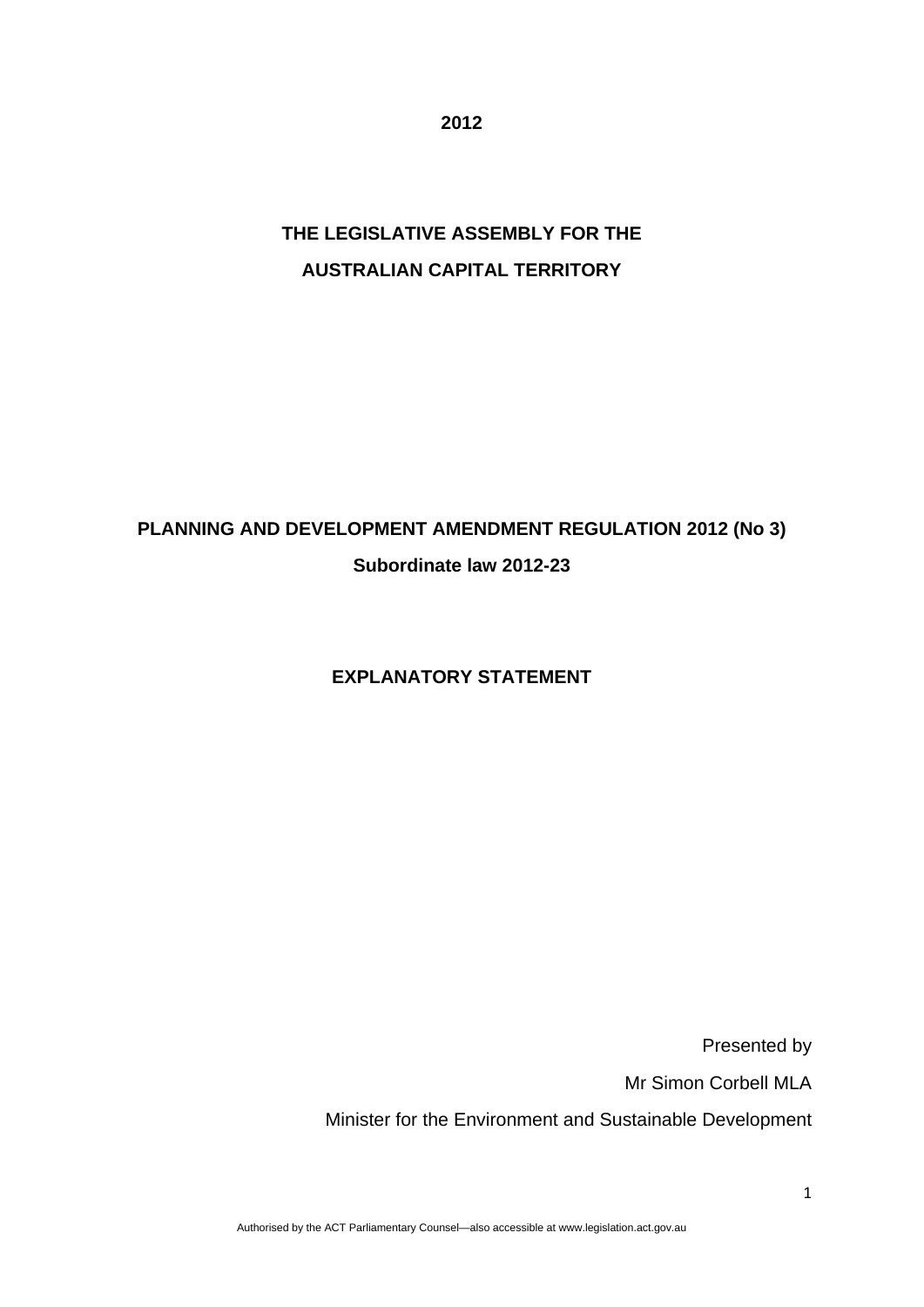### EXPLANATORY STATEMENT

This explanatory statement relates to the Planning and Development Amendment Regulation 2012 (No 3) (the amending regulation) as presented to the Legislative Assembly. It has been prepared in order to assist the reader of the regulation and to help inform debate on it. It does not form part of the regulation and has not been endorsed by the Assembly.

The statement is to be read in conjunction with the regulation. It is not, and is not meant to be, a comprehensive description of the regulation. What is said about a provision is not to be taken as an authoritative guide to the meaning of a provision, this being a task for the courts.

#### **Terms used**

In this explanatory statement the following terms are used:

"the Act" means the *Planning and Development Act 2007*; "the regulation" means the *Planning and Development Regulation 2008*; "the amending regulation" means the amending regulation that is the subject of this explanatory statement;

"EIS" means "environmental impact statement". An EIS must be completed before a development application can be made for approval of a development proposal assessable in the impact assessment track (s210 of the Act); and "s211" means s211 of the Act which permits the Minister to waive the requirement for the preparation of an EIS.

#### **Background**

Prior to undertaking development in the ACT, a proponent must submit a development application (unless exempt under the regulation) and obtain development approval for the proposal.

Under the Act, development applications are assessable in either the:

- code assessment track ie matters that are relatively simple and likely to have minimal impact on the local community or environment (division 7.2.2 of the Act);
- merit assessment track (division  $7.2.3$ ) ie matters that are relatively complex with potentially significant impacts on the local community or environment; or
- impact assessment track (division  $7.2.4$ ) ie matters that are the most complex and have the potential to have major impacts on the local community or environment.

Development proposals must be assessed in the impact assessment track if they are of a kind listed in schedule 4 of the Act, identified as impact assessable in the relevant development table of the territory plan or is the subject of a Minister declaration. Refer to section 123 of the Act and also to sections 124, 124A, 125 and Schedule 4.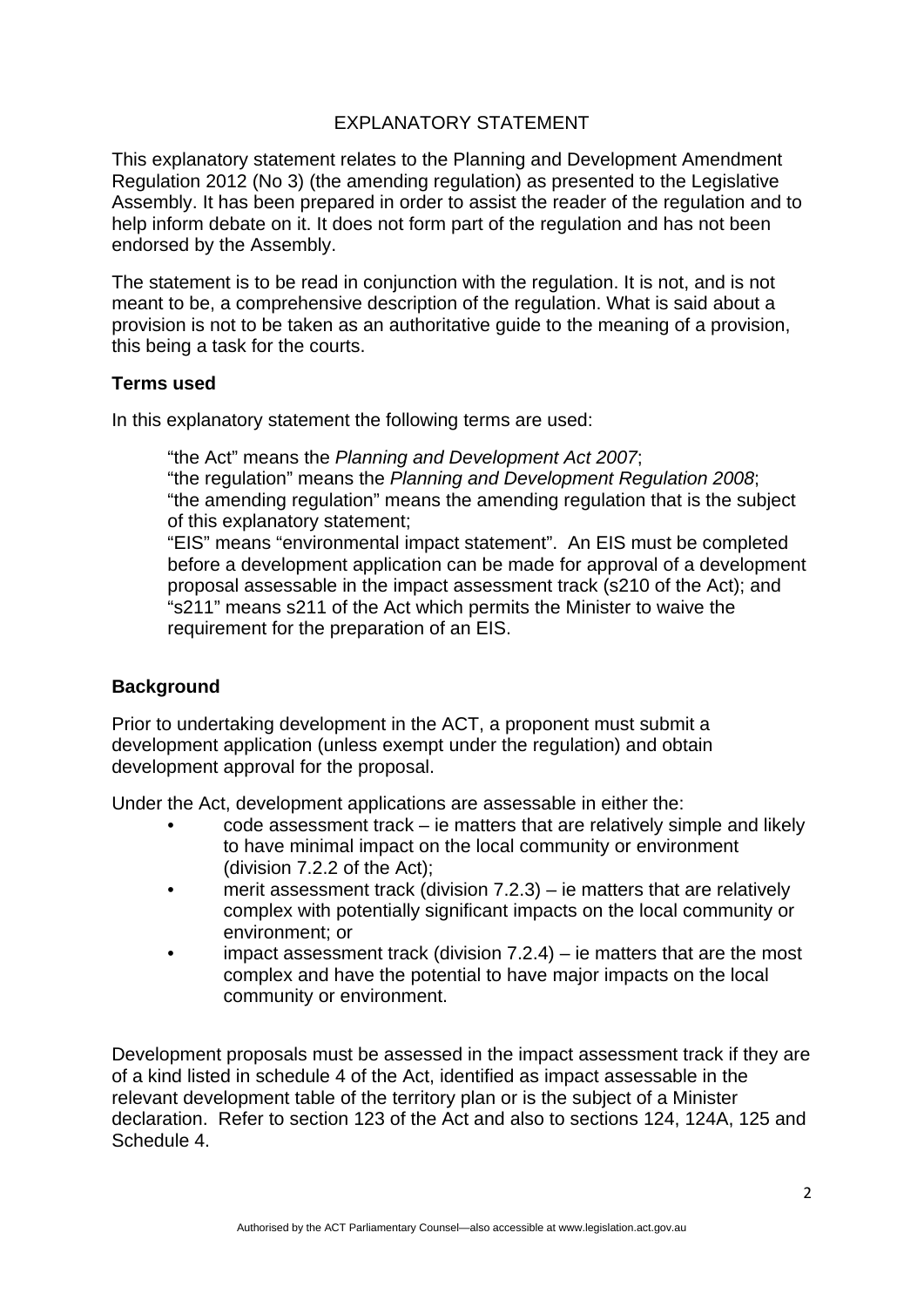An Environmental Impact Statement (EIS) must be prepared on the relevant development proposal before a development application can be made (s127 of the Act) subject to the following exception. The requirement to prepare an EIS does not apply if the Minister exempts the proposal from this requirement under s211 of the Act. The s211 exemption is a notifiable instrument (s211(2)).

Section 211 of the Act gives the Minister discretionary powers to exempt a development proposal from the requirement to include an Environment Impact Statement (EIS) as part of the development application. The exemption may be granted on the basis that the Minister is satisfied that the expected environmental impact of the proposal has already been sufficiently addressed by another study.

Section 211 of the Act and other elements of the impact track assessment process were amended by the *Planning and Development (Environmental Impact Statements) Amendment Act 2010* effective 2 February 2010. The amendment inserted section 211(3) into the Act. The new section 211(3) permits the regulation to prescribe criteria to be taken into consideration in deciding whether a prior study sufficiently addresses the expected environmental impacts of the proposed development.

The decision as to whether a previous study is adequate or not is not subject to ACAT merit review. This is because the decision is not a decision to grant or refuse a particular approval; it is rather a decision about whether a particular circumstance exists.

#### **Overview**

The amending regulation inserts new section 50A into the regulation. New s50A prescribes the criteria for section 211(3) of the Act.

The criteria in new s50A provide greater clarity and certainty for proponents and the wider community. The new section does this by setting out the matters the Minister must take into consideration in deciding whether the possible environmental impacts of the development proposal have been sufficiently examined by a prior study. The criteria also provide the Minister with guidance on matters which must be considered in assessing the adequacy of prior studies.

The new criteria require consideration of whether the:

- qualifications, expertise and experience of the person who conducted the prior study are sufficient;
- prior study contains sufficient detail to allow assessment of the likely environmental impacts of the proposed development;
- prior study has been subjected to public consultation, as part of statutory requirement;
- prior study is more than 5 years old; and
- information in a prior study is still current, as verified by a qualified person.

The prescribed criteria inserted by the amending regulation are criteria that the Minister must take into consideration when exercising the discretion under s211. The criteria do not function as a simple 'checklist'. In other words, if all the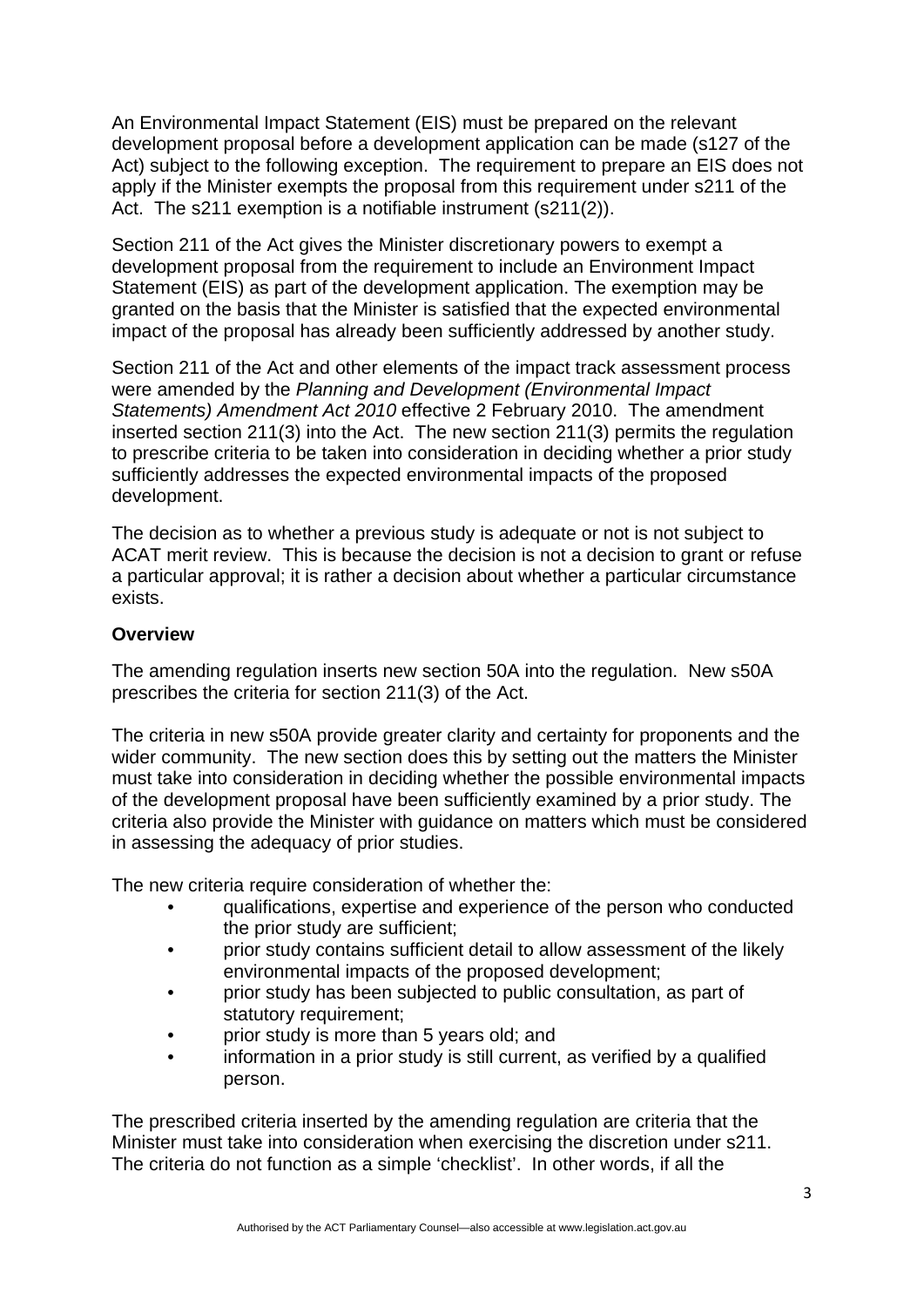prescribed criteria are met it does not mean the exemption must be automatically made. The Minister can only make the exemption if satisfied that the criterion in s211(1) is met, ie that the "expected environmental impact of the development proposal has already been sufficiently addressed by another study ..." Also the prescribed criteria do not amount to an exhaustive list.

An example of a circumstance where a section 211 exemption could be appropriate is the following. A development proposal that enlivens s211 may relate to matters of national environmental significance (MNES) as defined in the *Environment Protection and Biodiversity Conservation Act 1999* (Commonwealth). In this case, an assessment may have been completed as required by the Environment Protection and Biodiversity Conservation Act. In this case then a section 211 exemption may be appropriate and one which would permit the development application to proceed quickly without having to do an EIS.

#### **Regulatory Impact Statement**

Section 36(1)(b) of the Legislation Act states that a regulatory impact statement is not required for matters that do not adversely affect people's rights or impose liabilities. This amendment is a regulation of this type and as such a regulatory impact statement has not been prepared. The amending regulation simply informs the operation of s211 of the Act. The clear and consistent operation of this provision is to the benefit of proponents and the wider community.

The amending regulation might also be considered to be one that only clarifies the operation of s211 of the Act and as such does not fundamentally affect its operation. If this is correct, then for this reason also a regulatory impact statement is not required as per s36(1)(e) of the Legislation Act.

## **Outline of Provisions**

## **Clause 1 Name of the regulation**

Clause 1 names the regulation as the Planning and Development Amendment Regulation 2012 (No 3)

#### **Clause 2 Commencement**

Clause 2 states the regulation commences on the day after its notification day.

#### **Clause 3 Legislation amended**

Clause 3 notes that the regulation amends the *Planning and Development Regulation 2008.* 

#### **Clause 4 New section 50A**

Clause 4 inserts new section 50A in the Planning and Development Regulation pursuant to section 211(3) of the Act.

New section 50A sets out five criteria (50A (a), (b), (c), (d), (e)) that the Minister must consider in exercising the discretion under s211 of the Act. In summary, under s211